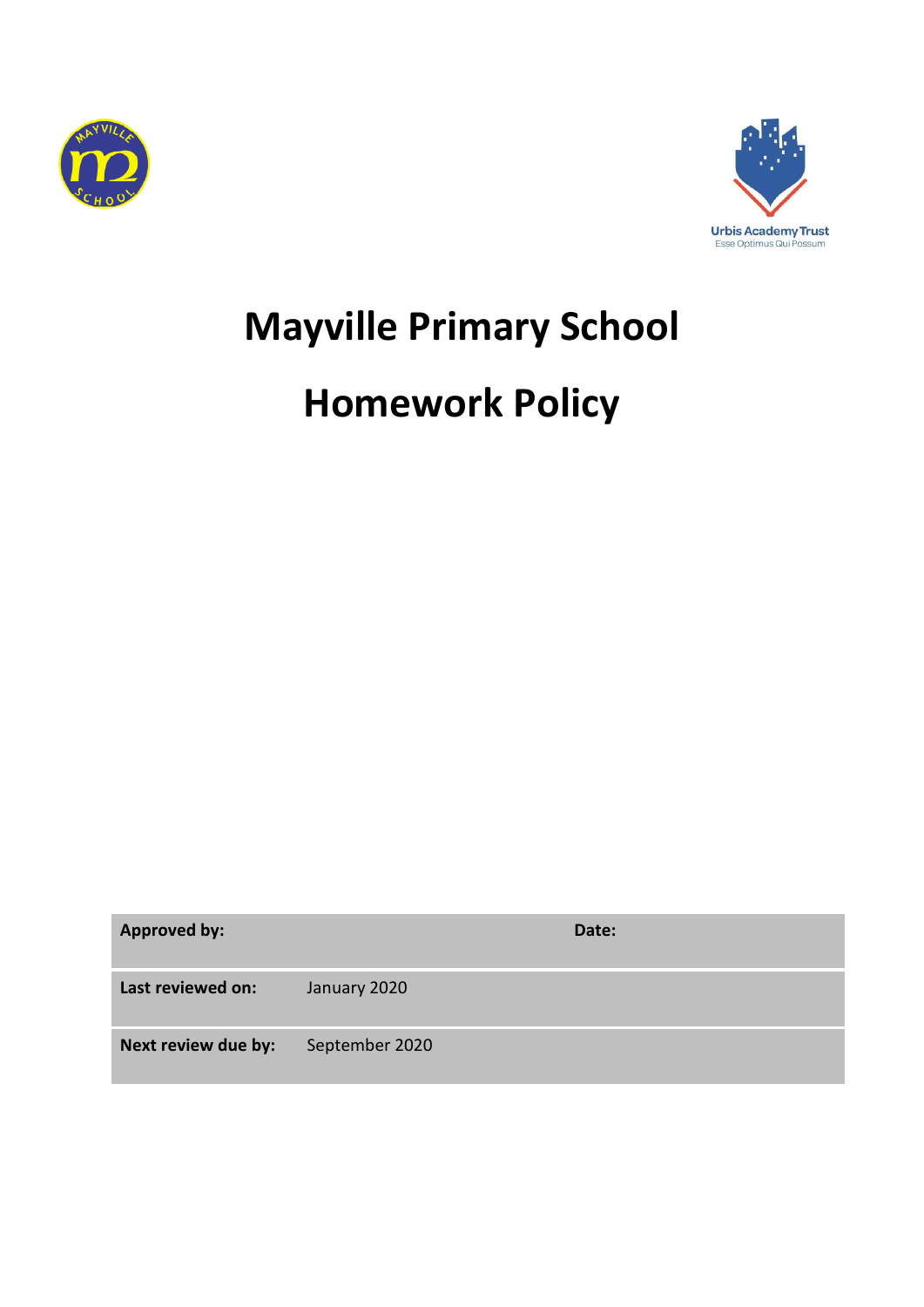### **RATIONALE**

Homework is a very important part of a child's education and can add much to a child's development. We recognise that the time and resources available limit the educational experience that any school by itself can provide; children benefit greatly therefore from the mutual support of parents and teachers in encouraging them to learn both at home and at School.

At Mayville Primary School we see homework as an important way of establishing a successful dialogue between teachers and parents. One of the aims of our school is for children to develop as independent learners. We believe that homework is one of the main ways in which children can acquire the skill of independent learning.

Homework plays a positive role in raising a child's level of attainment. We also acknowledge the important role of play and free time in a child's growth and development. While homework is important, it should not prevent children from taking part in the wide range of out-of-school clubs and organisations that play an important part in the lives of many children. We are well aware that children spend more time at home than at school, and we believe they develop their skills, interests and talents to the full only when parents encourage them to make maximum use of the experiences and opportunities that are available outside of school.

#### **AIMS AND OBJECTIVES**

The aims and objectives of homework are:

- to enable pupils to make maximum progress in their academic and social development;
- to help pupils develop the skills of an independent learner;
- to promote a partnership between home and school in supporting each child's learning;
- to enable all aspects of the curriculum to be covered in sufficient depth;
- to consolidate and reinforce learning done in school and to allow children to practice skills taught in lessons;
- to help children develop good work habits for the future.

We increase the amount of homework that we give the children as they move through the school. In addition to the regular homework outlined below, individual pupils or groups may receive further homework tasks related to their specific needs (e.g. extra phonics homework from an intervention group, maths problem solving activities for more able pupils, handwriting homework, etc). A class or year group might also receive additional Literacy or Numeracy homework, during the course of a term, to help address areas of weakness.

| <b>Foundation Stage</b> |           | Middle Phase                   | <b>Upper Phase</b> |
|-------------------------|-----------|--------------------------------|--------------------|
| <b>Nursery</b>          | Reception | Years 1-3                      | Years 4-6          |
| Children will           | Reading:  | Reading: 20 minutes per night. |                    |
| take home a             |           |                                |                    |

The table below shows what homework will be set in each Key Stage: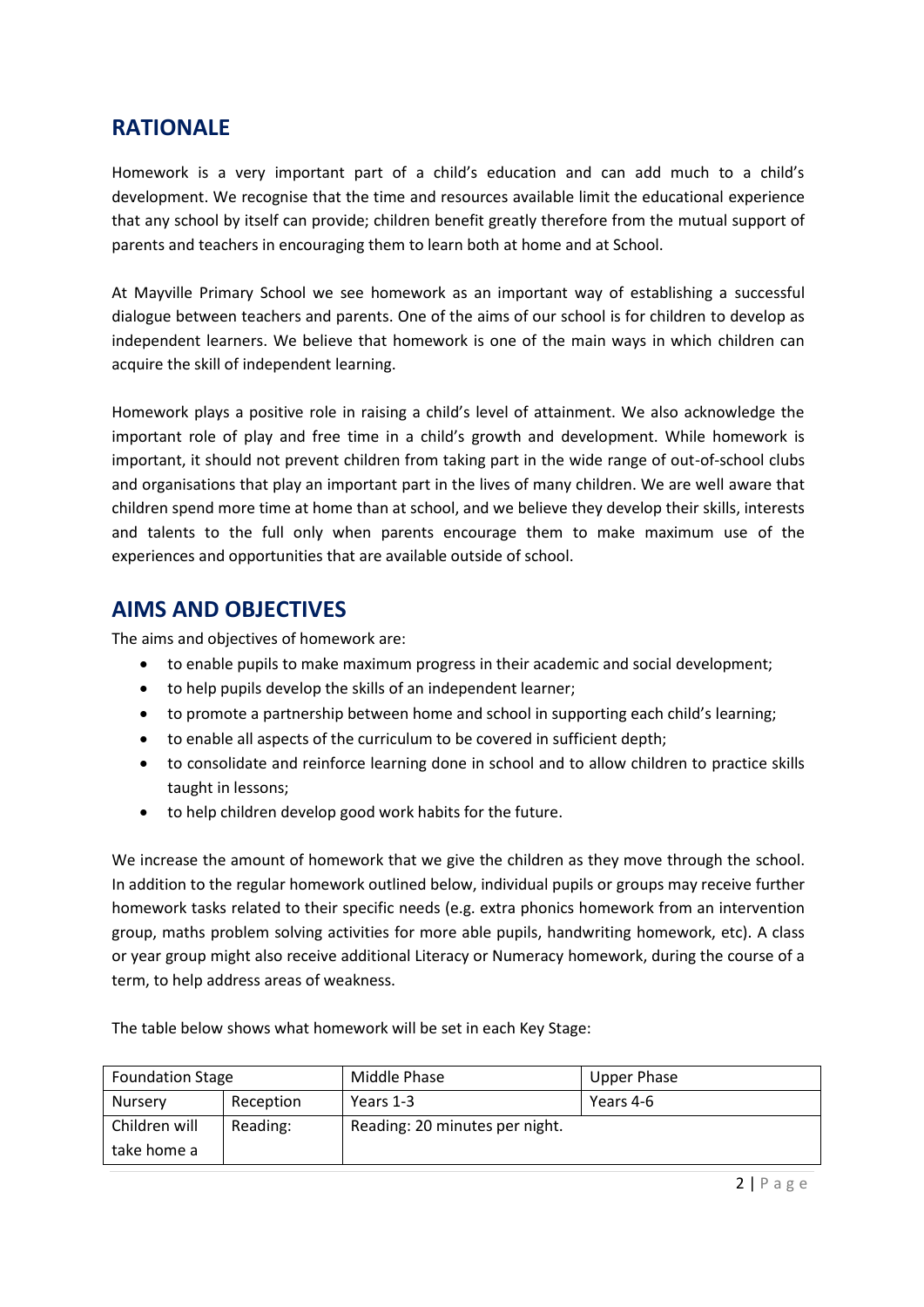| reading book        | Children will    | Books will be changed once per week in KS1 and when                 |
|---------------------|------------------|---------------------------------------------------------------------|
| each week.          | take home a      | Required in KS2.                                                    |
|                     | banded           |                                                                     |
| Books will be       | reading book     |                                                                     |
| changed             | each week.       |                                                                     |
| once per            |                  |                                                                     |
| week                | Books will be    |                                                                     |
|                     | changed          |                                                                     |
|                     | once per         |                                                                     |
|                     | week             |                                                                     |
| <b>Weekly Topic</b> | Folder           | Spellings will be set and tested each week.                         |
| or Maths            | Project:         |                                                                     |
| <b>Homework</b>     | Half-termly      |                                                                     |
|                     | project linked   |                                                                     |
|                     | to the           |                                                                     |
|                     | Medium           |                                                                     |
|                     | <b>Term Plan</b> |                                                                     |
|                     | and              |                                                                     |
|                     | the seven        |                                                                     |
|                     | areas of the     |                                                                     |
|                     | Curriculum.      |                                                                     |
|                     |                  | Topic project homework: A half-termly project to reflect the        |
|                     |                  | learning that has taken place in class.                             |
|                     |                  | This is an excellent opportunity for parents to become more         |
|                     |                  | involved with their children's learning.                            |
|                     |                  | Work should be presented using: ICT, Art skills or in the form of   |
|                     |                  | an oral presentation, to practice their speaking and listening      |
|                     |                  | skills.                                                             |
|                     |                  | Core subject homework will be set weekly. Literacy and Maths        |
|                     |                  | will be set on a rotational basis fortnightly, for example: Weeks 1 |
|                     |                  | and 2 Literacy, Weeks 3 and 4 Maths etc.                            |
|                     |                  | KS1 and KS2 Optional extras to consolidate key skills:              |
|                     |                  | • Times tables                                                      |
|                     |                  | • Grammar                                                           |
|                     |                  | Handwriting                                                         |
|                     |                  | Reasoning, arithmetic and problem solving.                          |

# **STRUCTURE AND AMOUNT OF HOMEWORK**

We increase the amount of homework that we give the children as they move through the School. In addition to the regular homework outlined below, individual pupils or groups may receive further homework tasks related to their specific needs, (e.g. extra phonics homework from an intervention group, maths problem solving activities for more able pupils, handwriting homework, etc). A class or